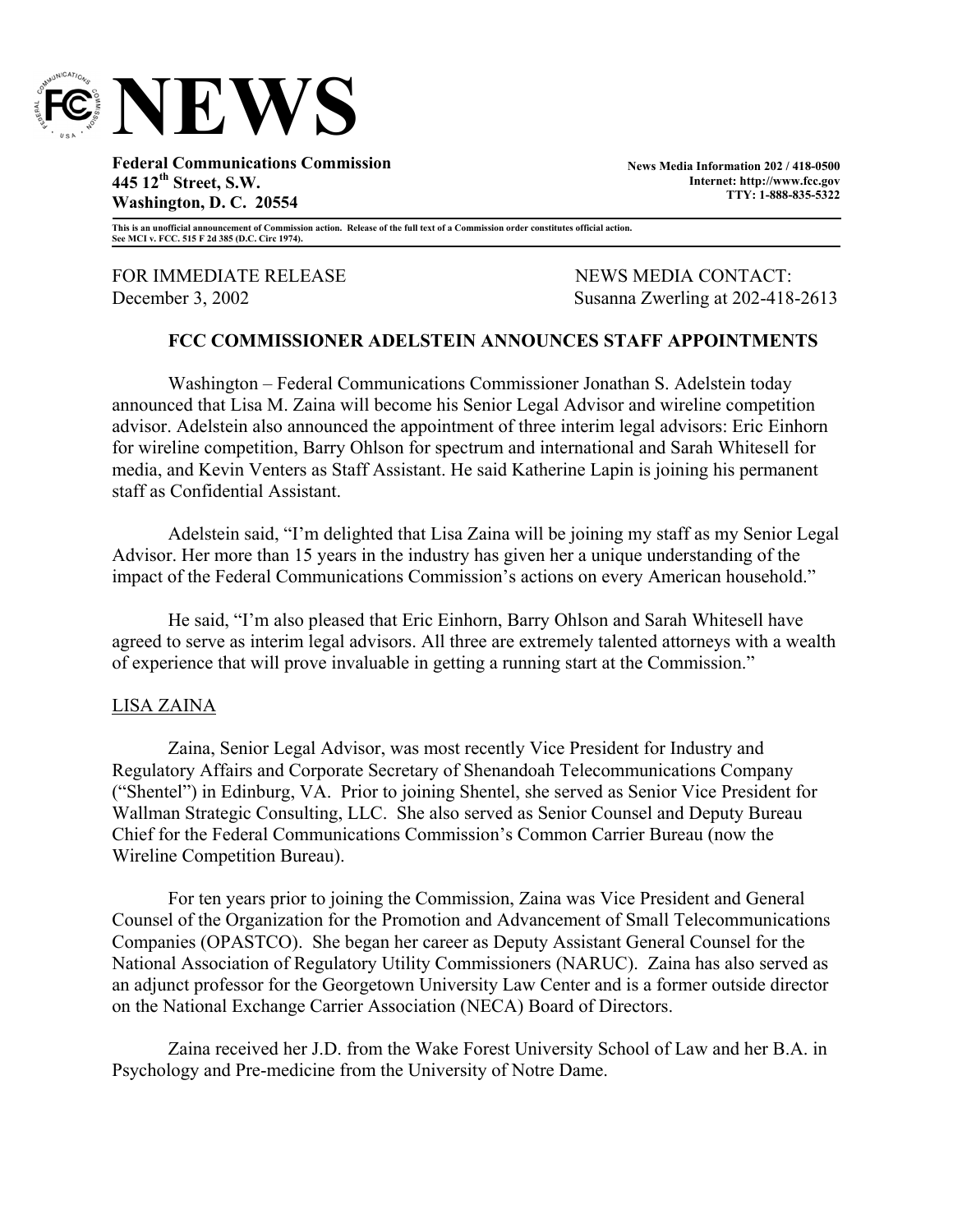#### ERIC EINHORN

Eric Einhorn, interim legal advisor for wireline competition, is currently Acting Chief of the Telecommunications Access Policy Division of the Wireline Competition Bureau, a position he has held since July of this year. Prior to that position he was Deputy Division Chief of the Telecommunications Access Policy Division, and an Attorney Advisor in the Policy and Program Planning Division of the predecessor Common Carrier Bureau.

Before joining the FCC in January 1999, Mr. Einhorn was an associate at Swidler Berlin Shereff Friedman, LLP in Washington, D.C. and Cadwalader, Wickersham & Taft in New York City. After graduation from law school, Einhorn served as a judicial law clerk for the Honorable Roger G. Strand of the United States District Court for the District of Arizona. Einhorn received his J.D. *cum laude* from Boston College Law School and his B.S. from Cornell University.

#### BARRY OHLSON

Barry Ohlson, interim legal advisor for spectrum and international, is currently the Chief of the Policy Division of the Wireless Telecommunications Bureau, a position he has held since May 2002. Prior to that position, Ohlson had been a Legal Advisor to the Chief of the Wireless Telecommunications Bureau since July 2001.

Before joining the Commission, Ohlson was Senior Director of Federal Regulatory Affairs at Winstar Communications, Inc. In that position, he was responsible for spectrum and related matters. Prior to working at Winstar, Ohlson was an Associate at McDermott, Will & Emery and an Associate at Keller and Heckman both in Washington, D.C. Ohlson received his J.D. from George Washington University and his B.A. from the College of William and Mary.

#### SARAH WHITESELL

Sarah Whitesell, interim advisor for media issues, has been the Associate Chief of the Media Bureau and its predecessor, the Cable Services Bureau, since June 21, 2001. Prior to that position, she had been legal advisor on common carrier issues for Commissioner Tristani. Whitesell also served as an advisor in the Telecommunications Division of the International Bureau and in the Policy Division of the Common Carrier Bureau. She also was an attorney on the Telecommunications Task Force of the Antitrust Division of the Justice Department.

 Prior to her government service, Whitesell was an associate at Wilmer, Cutler & Pickering. She has taught telecommunications law as an adjunct professor at Georgetown University Law Center and legal writing as an adjunct professor at George Washington University Law School. Whitesell was a law clerk to the Honorable Jane R. Roth, U.S. Court of Appeals for the Third Circuit. She received her J.D. from the Yale Law School and her B.A. from Davidson College.